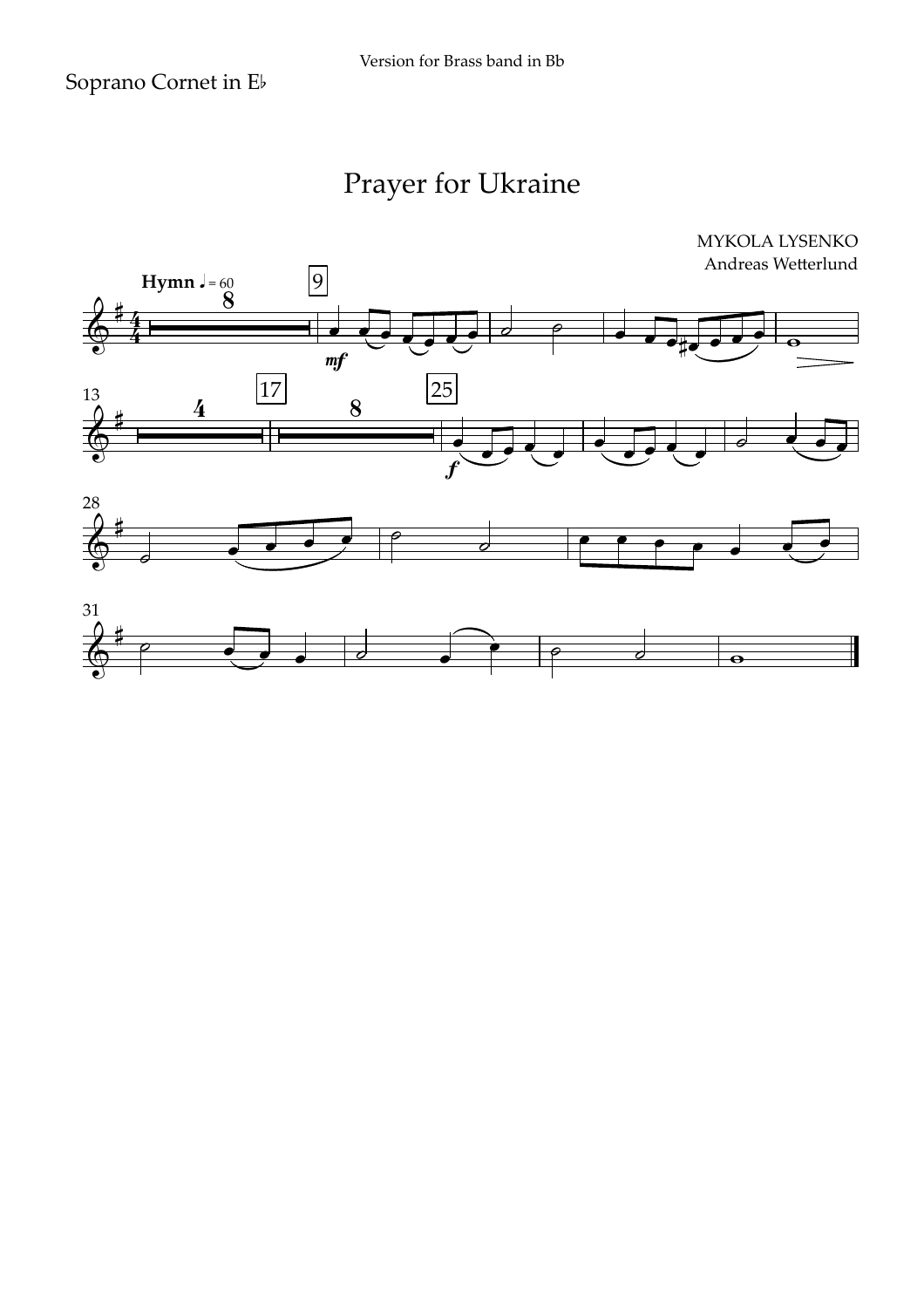MYKOLA LYSENKO Andreas Wetterlund













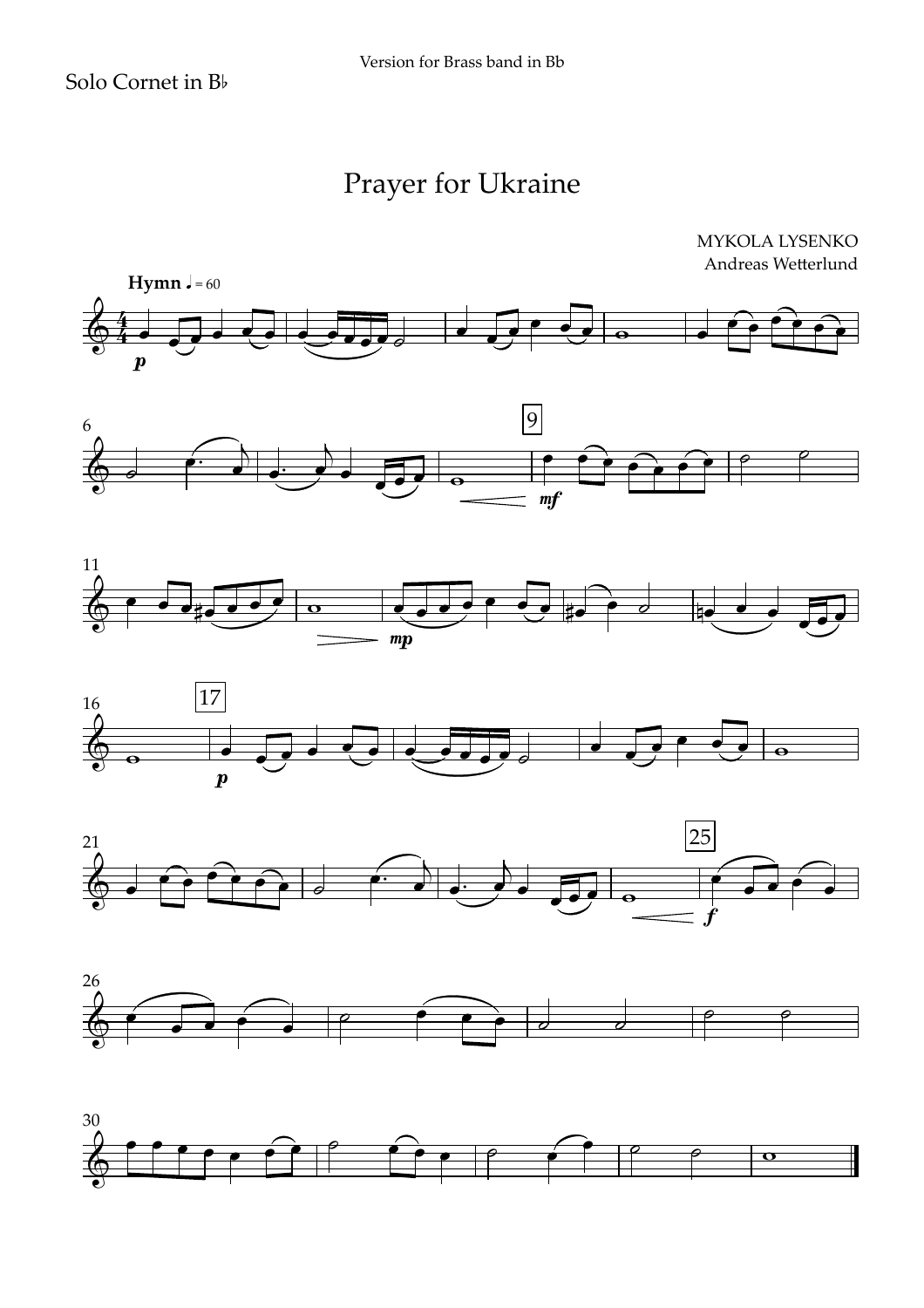











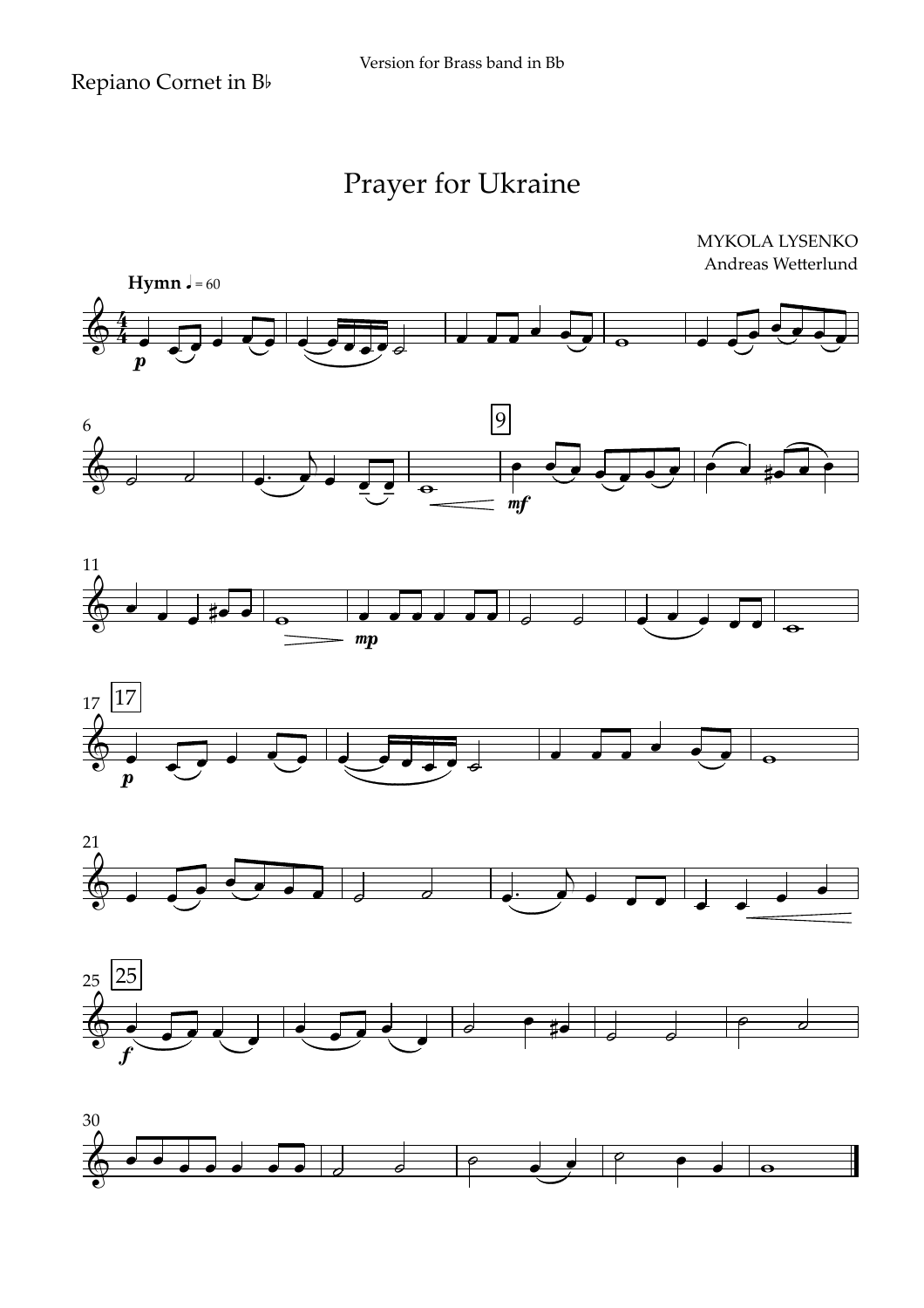Version for Brass band in Bb

2nd Cornet in Bb



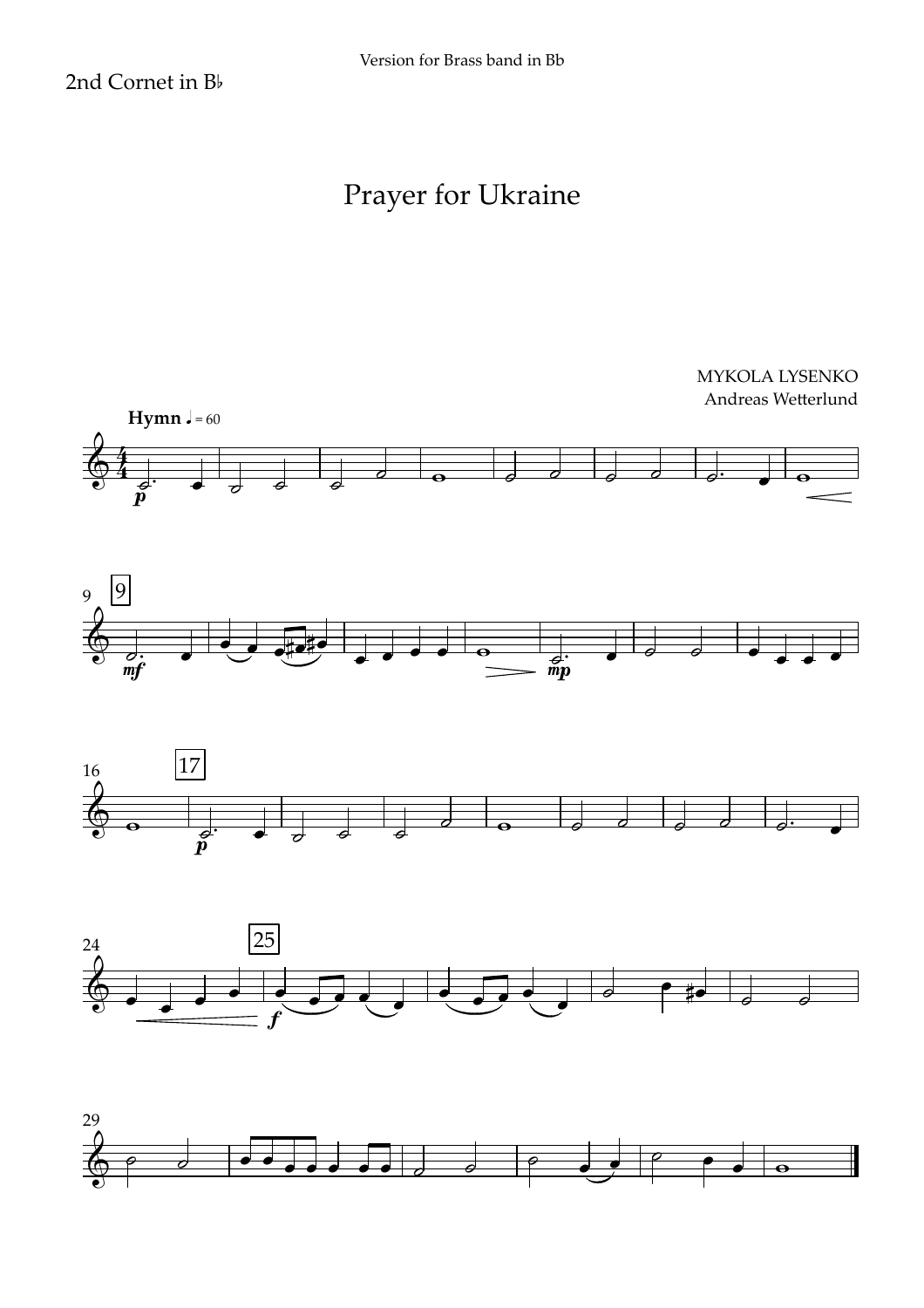3rd Cornet in Bb

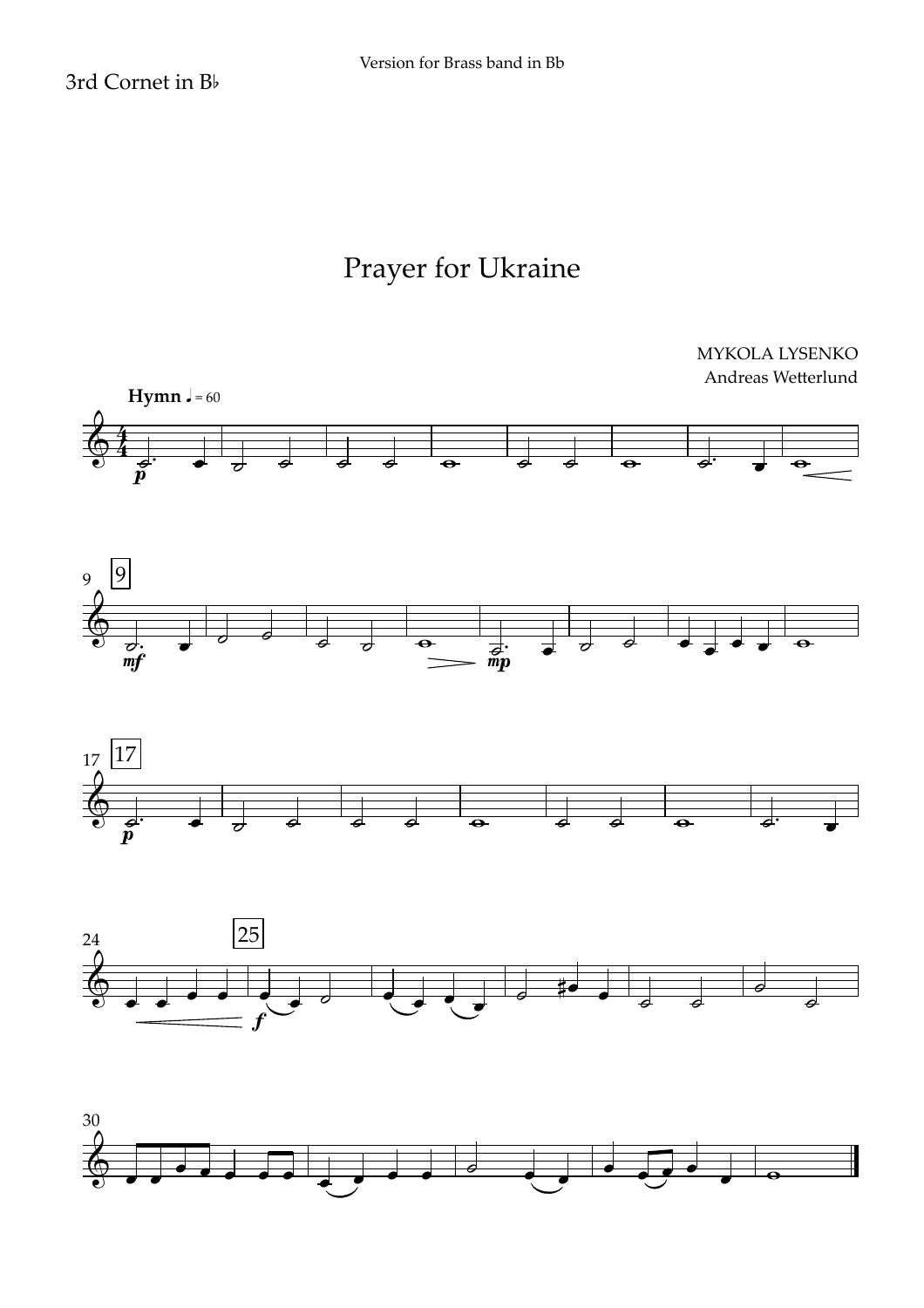#### Flugelhorn

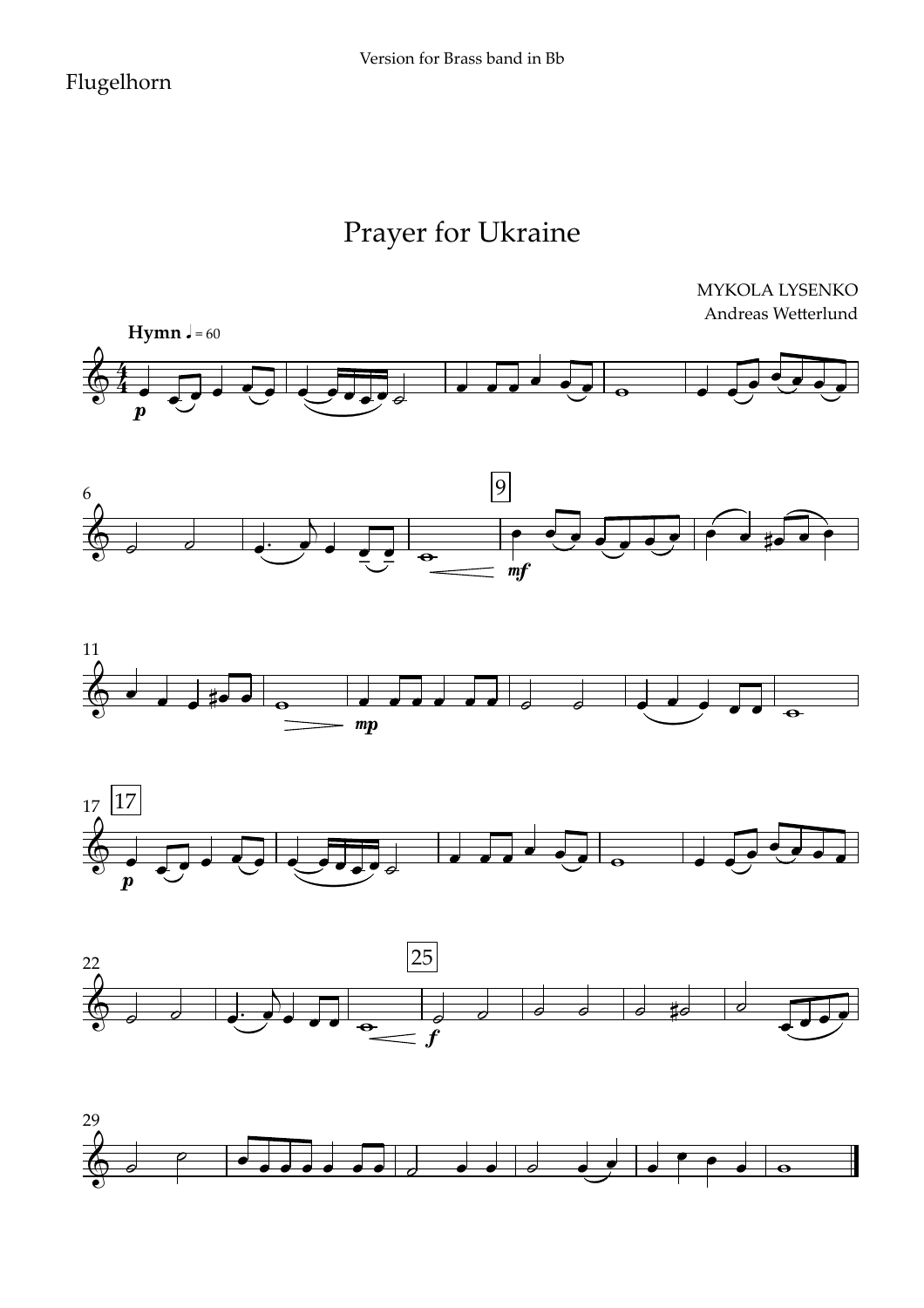







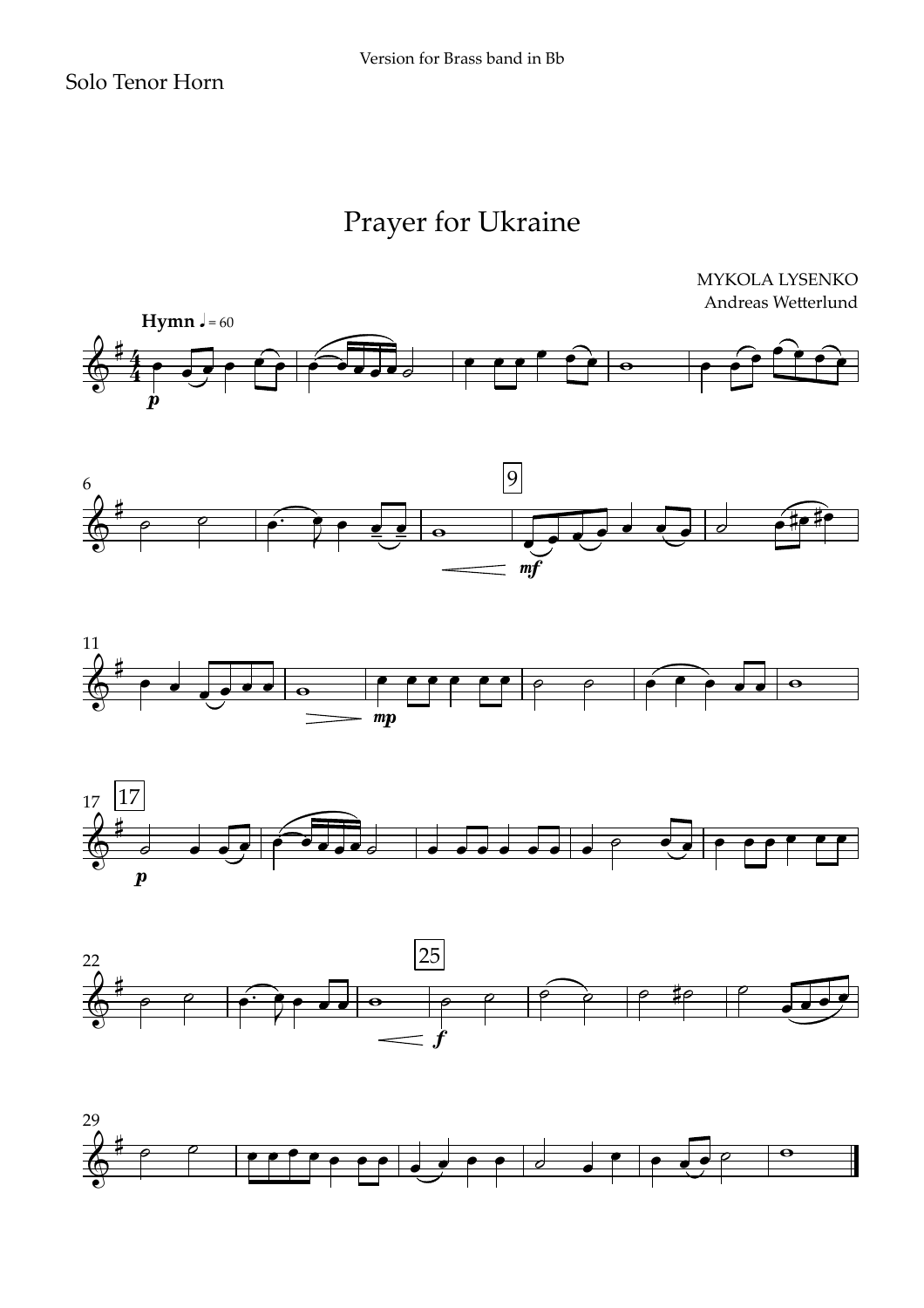#### Tenor Horn 1

# Prayer for Ukraine











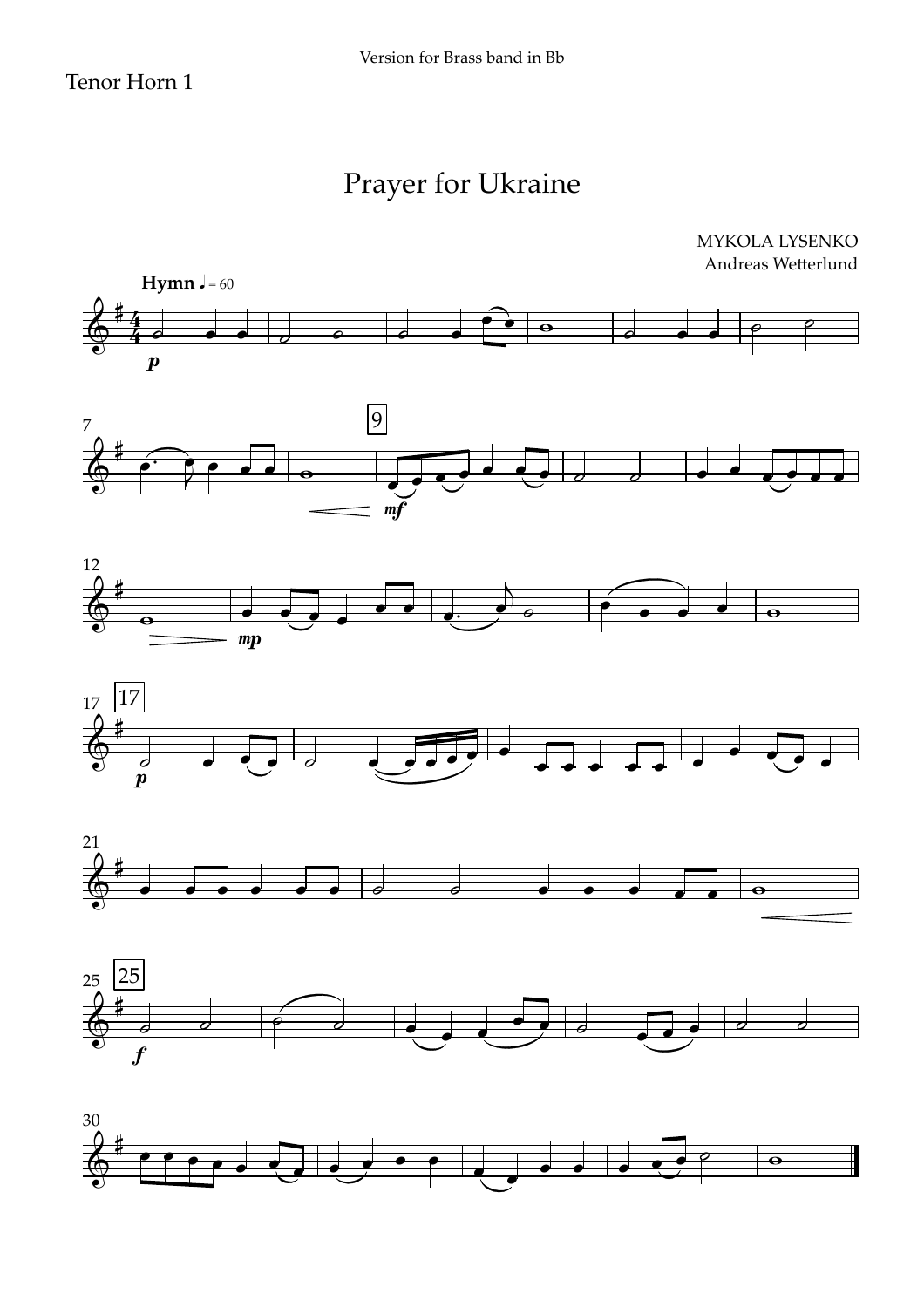#### Tenor Horn 2











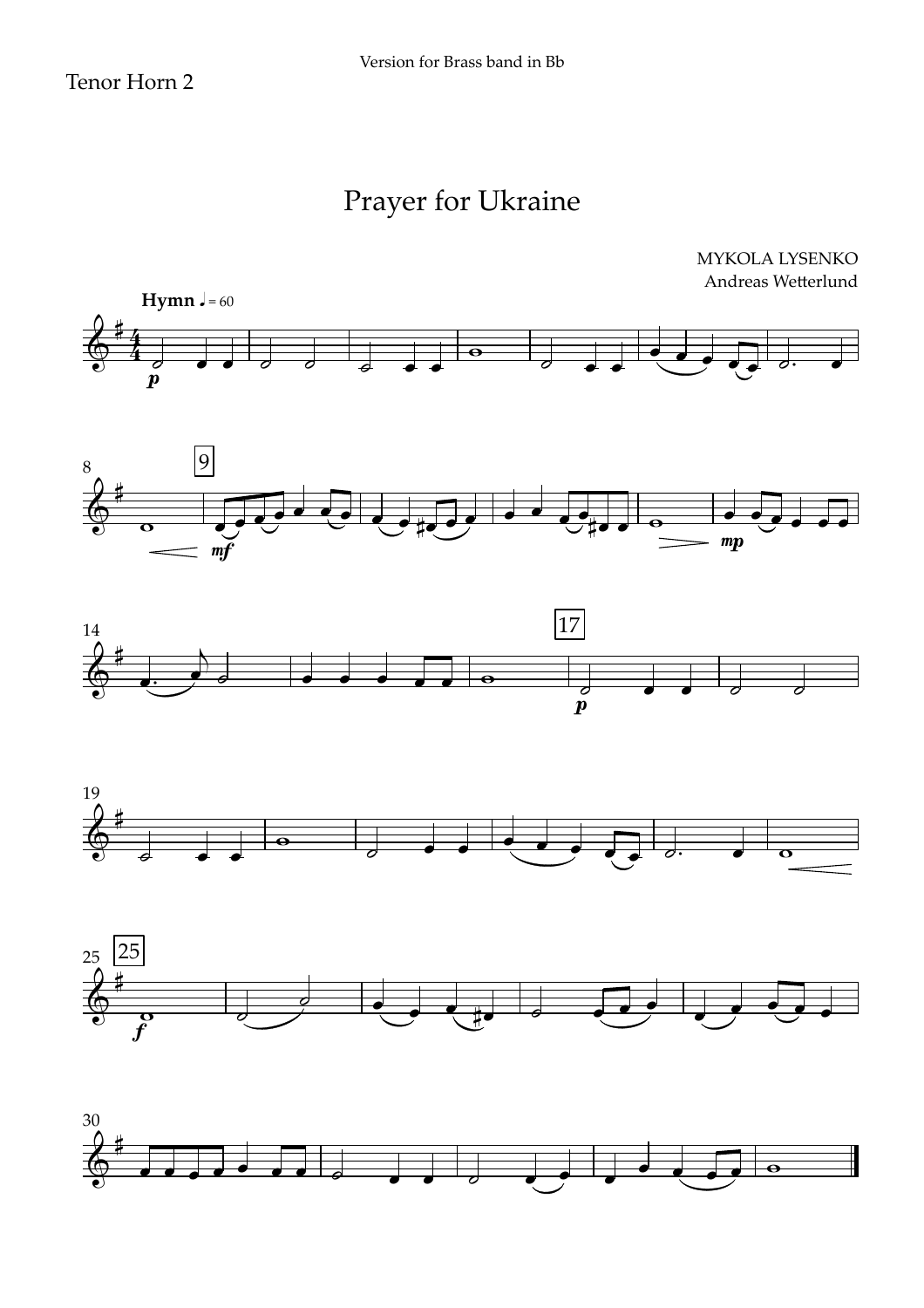#### Baritone 1

#### Prayer for Ukraine

MYKOLA LYSENKO











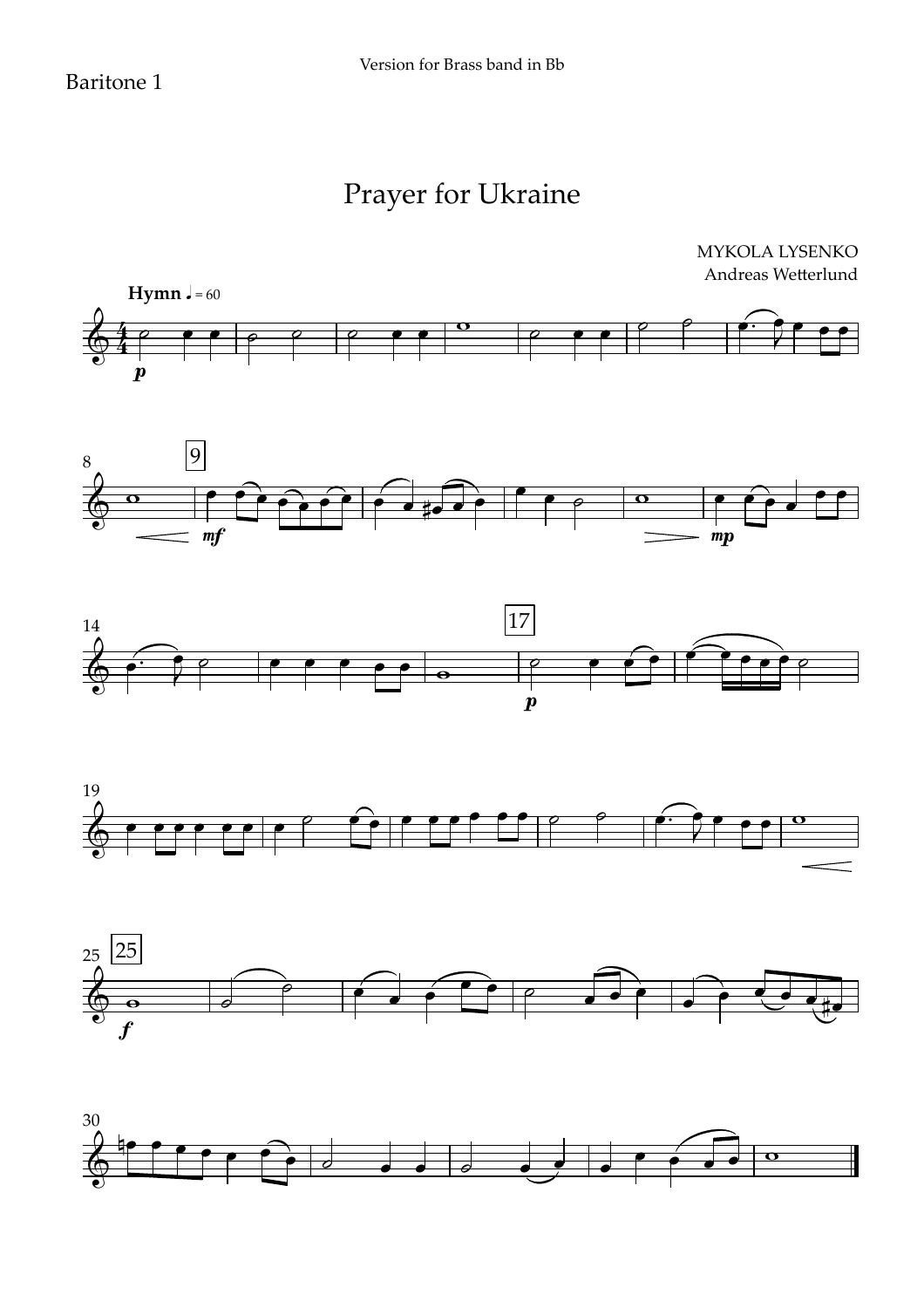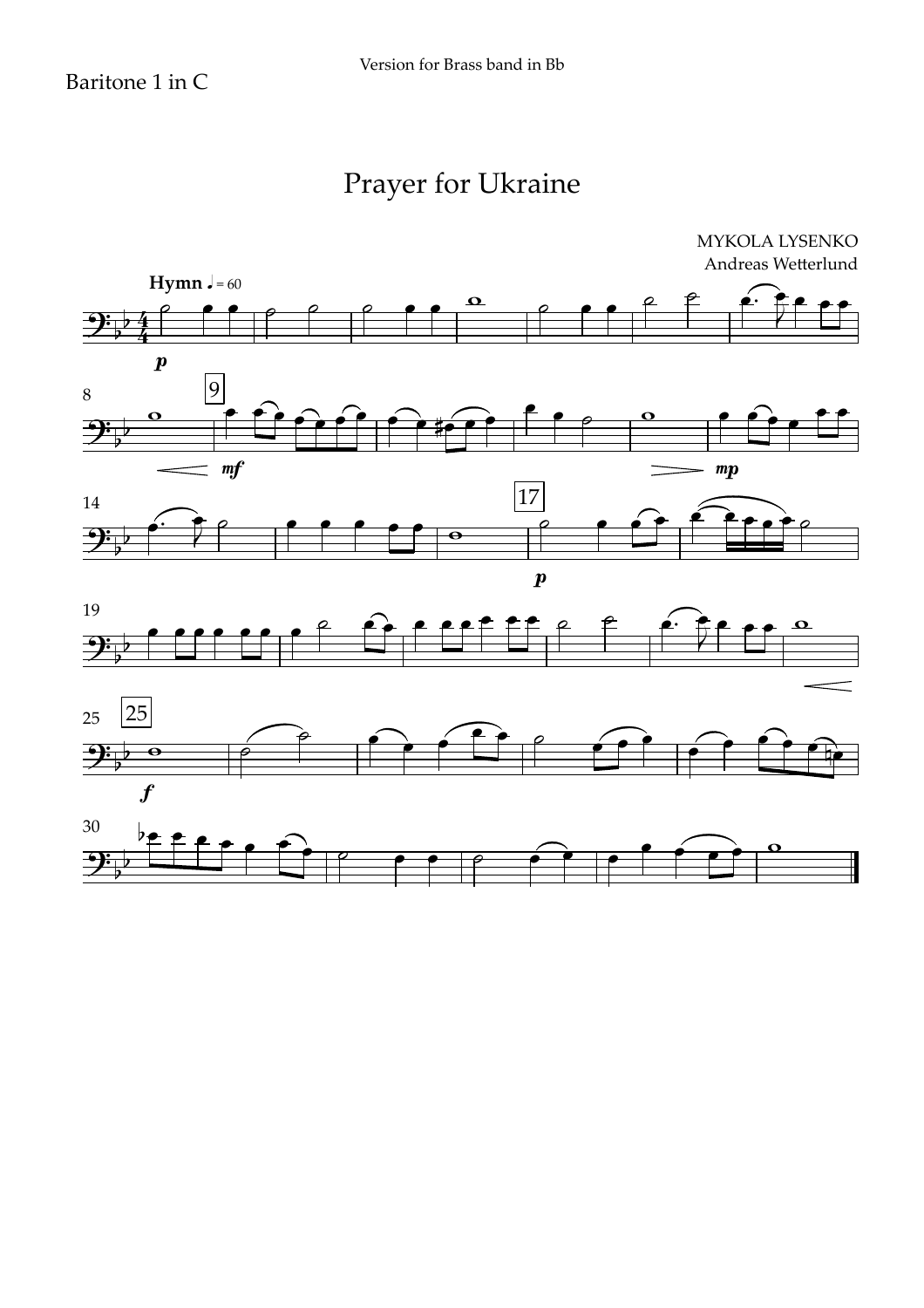#### Baritone 2

#### Prayer for Ukraine











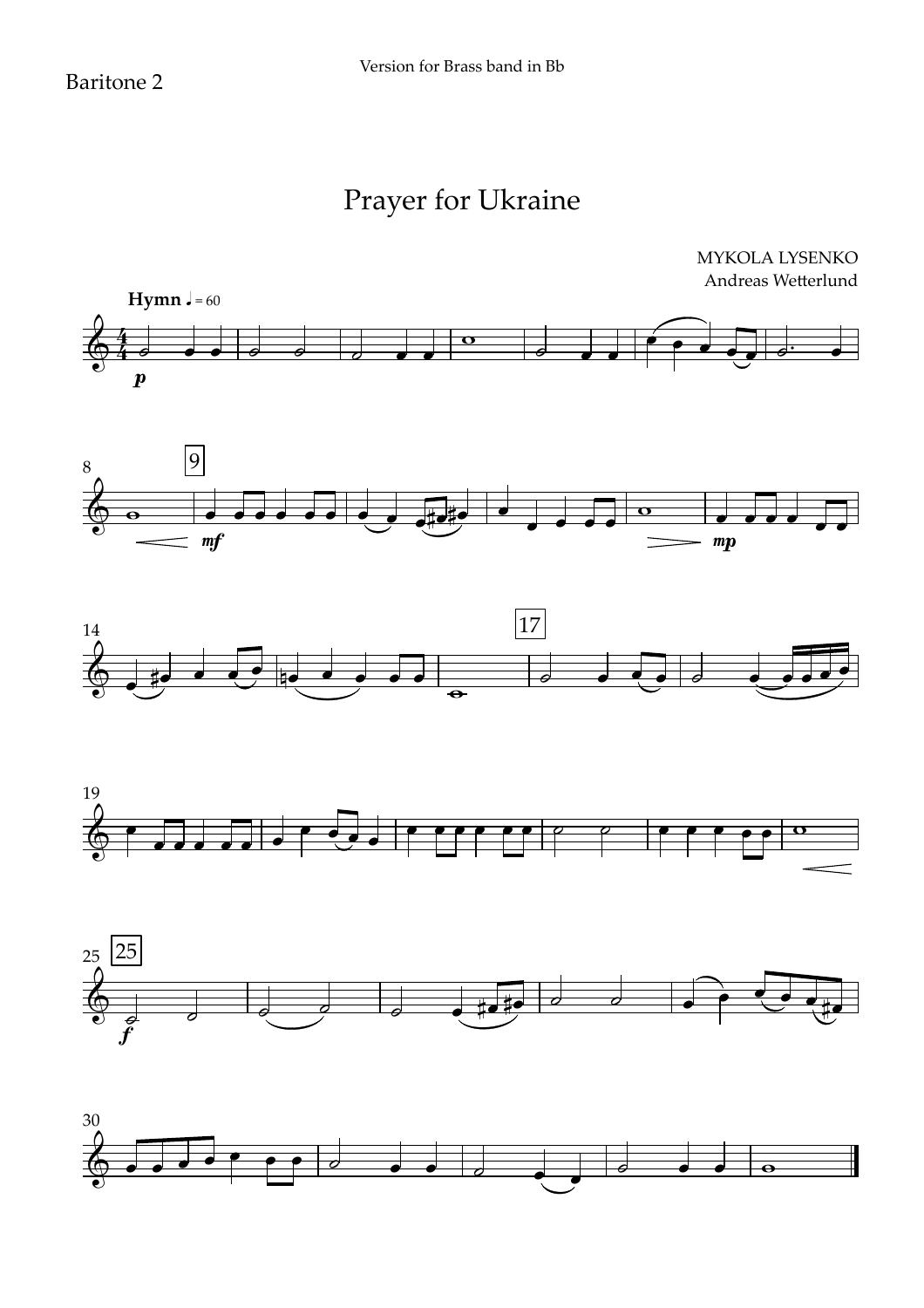#### Prayer for Ukraine Version for Brass band in Bb

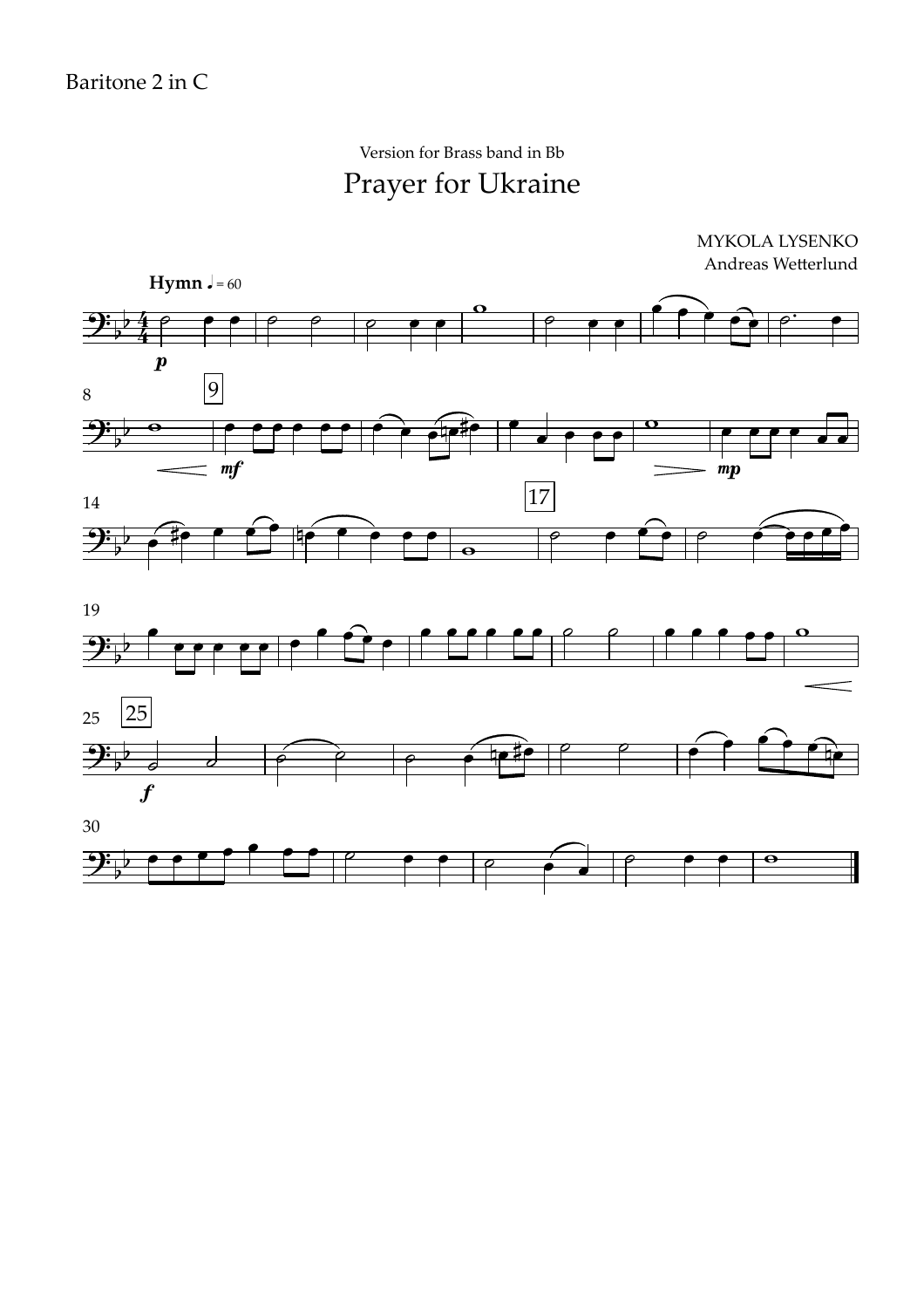





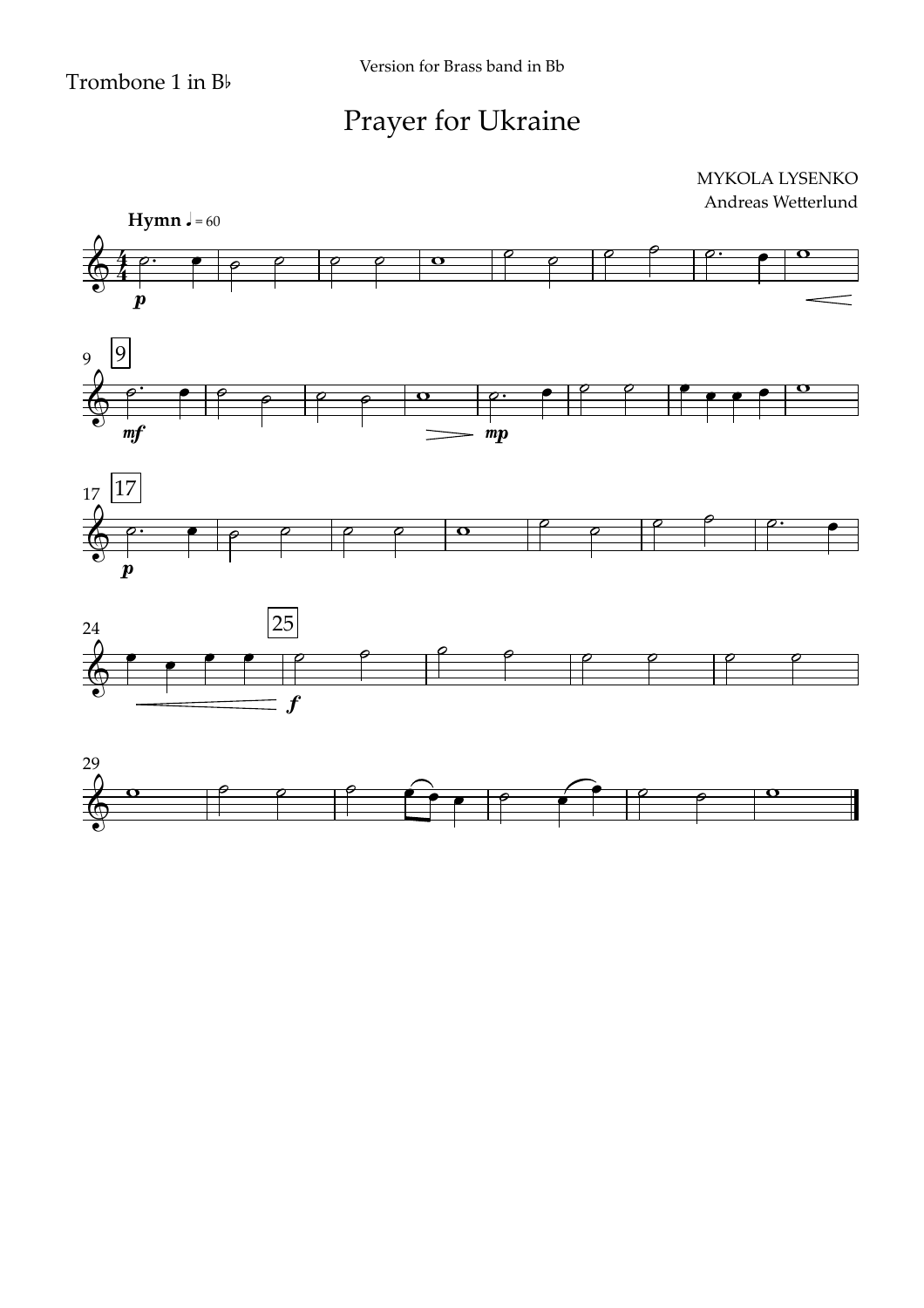Version for Brass band in Bb

#### Prayer for Ukraine







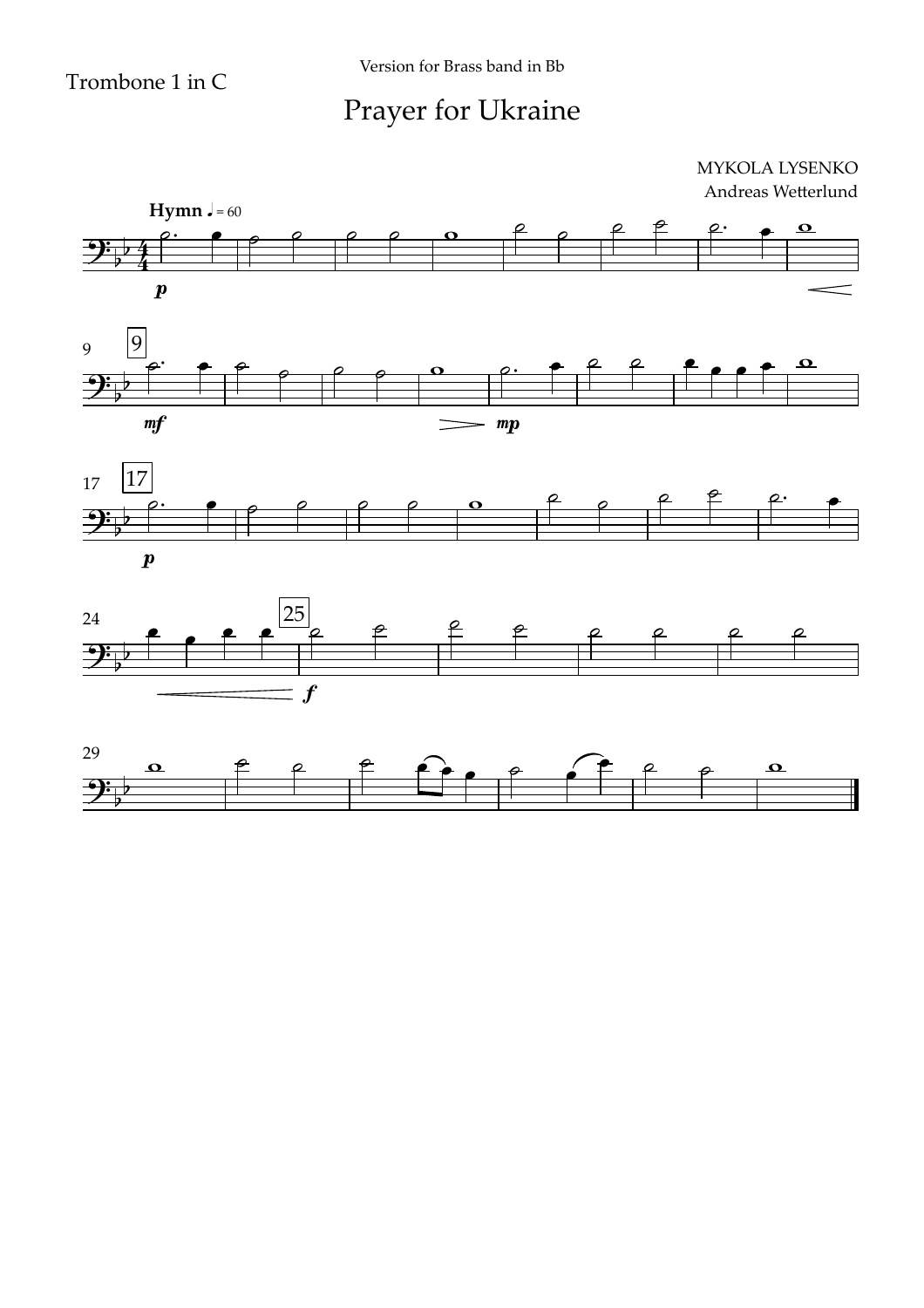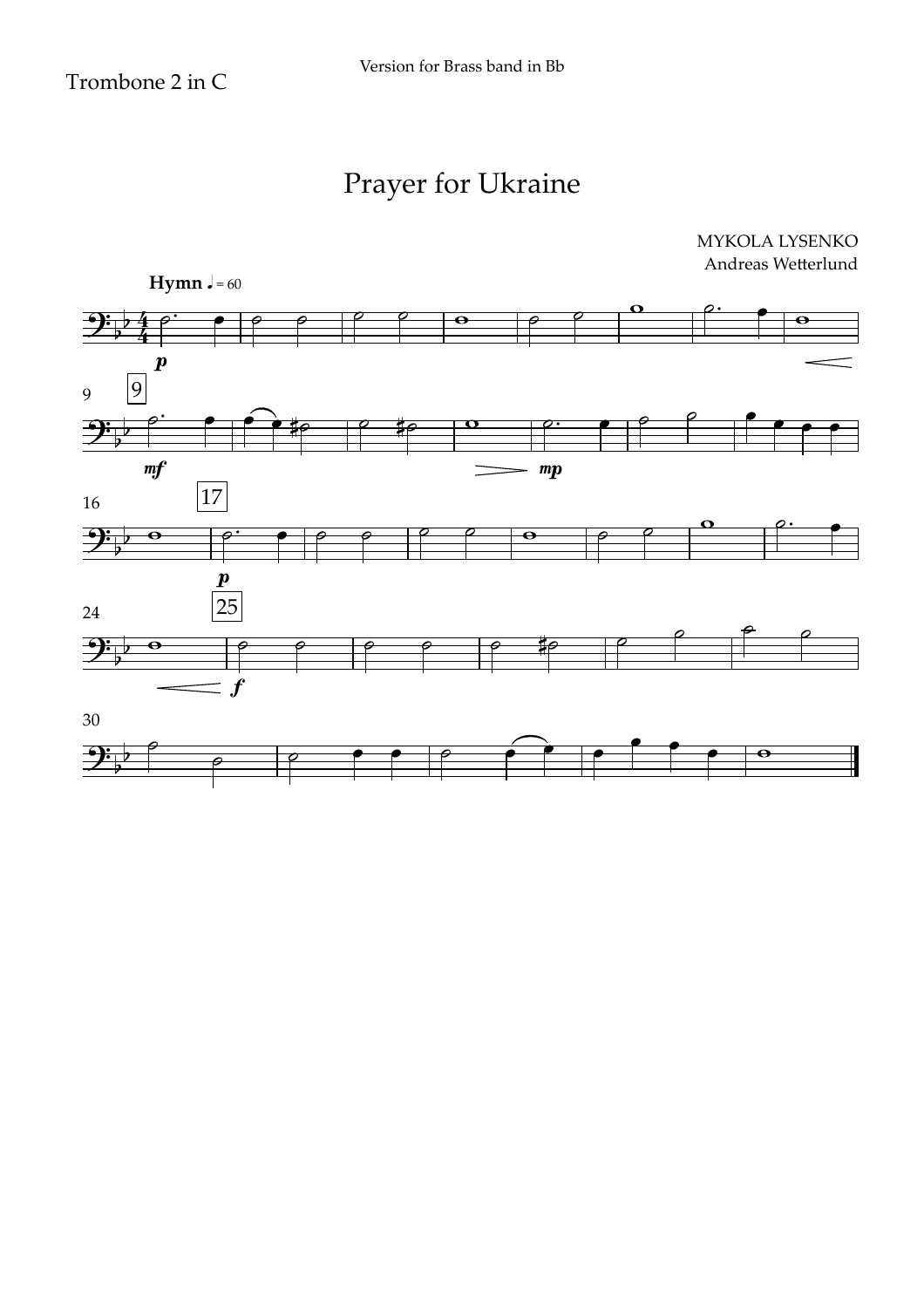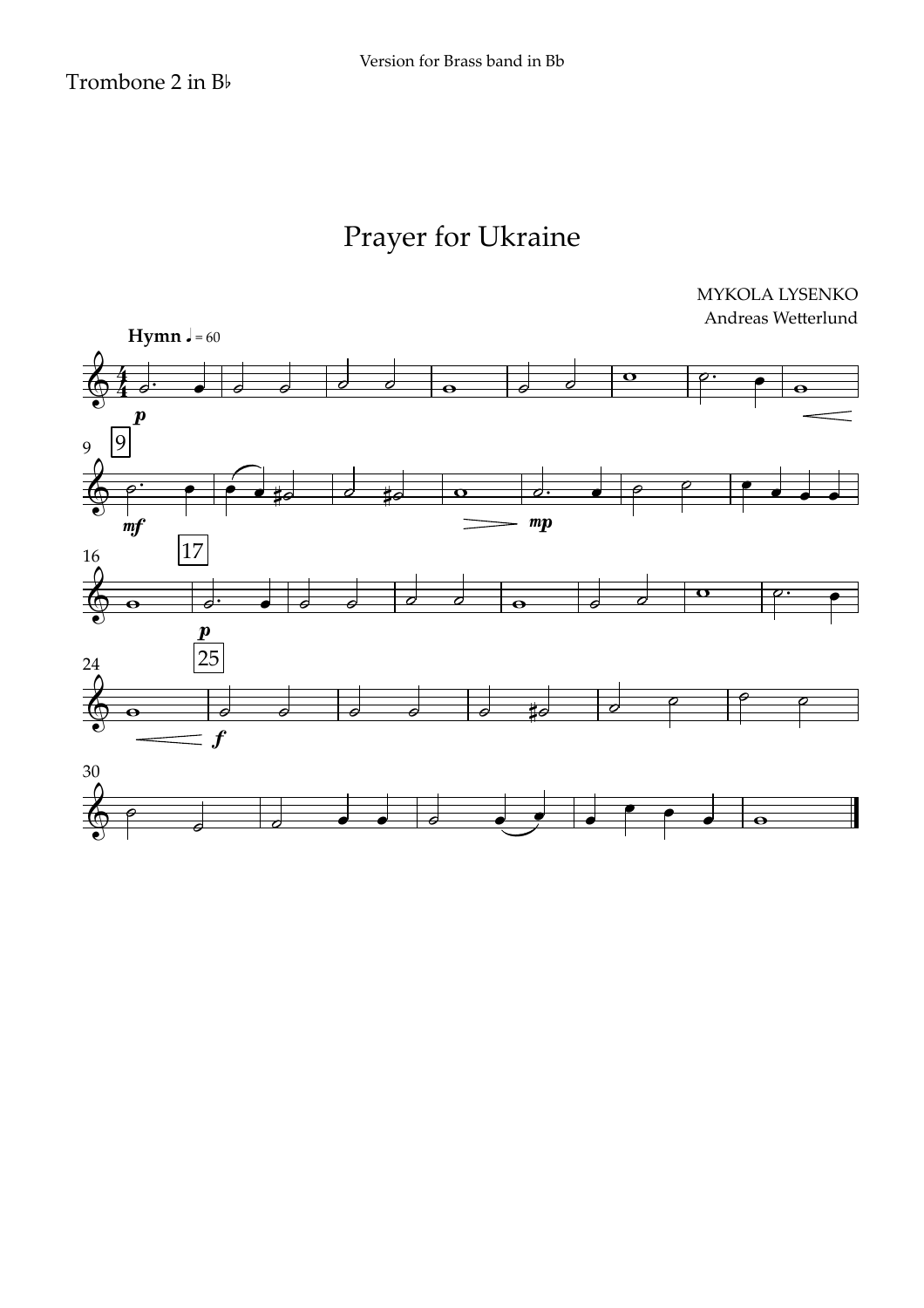Prayer for Ukraine Version for Brass band in Bb

#### $\boldsymbol{p}$ **Hymn**  $J = 60$ 8 9  $9:74$  $\frac{1}{2}$  $\frac{1}{2}$ MYKOLA LYSENKO Andreas Wetterlund  $\theta$   $\theta$  $\begin{array}{c|c} \hline \bullet & \bullet \\ \hline \bullet & \bullet \end{array}$  $\theta$   $\rho$ .  $\overline{w}$   $\overline{w}$   $\overline{w}$   $\overline{w}$   $\overline{w}$   $\overline{w}$   $\overline{w}$   $\overline{w}$   $\overline{w}$   $\overline{w}$   $\overline{w}$   $\overline{w}$   $\overline{w}$   $\overline{w}$   $\overline{w}$   $\overline{w}$   $\overline{w}$   $\overline{w}$   $\overline{w}$   $\overline{w}$   $\overline{w}$   $\overline{w}$   $\overline{w}$   $\overline{w}$   $\overline{$  $e$   $e^+$   $e^$  $e$   $e$   $e$   $e$   $e$   $e$   $e$   $e$







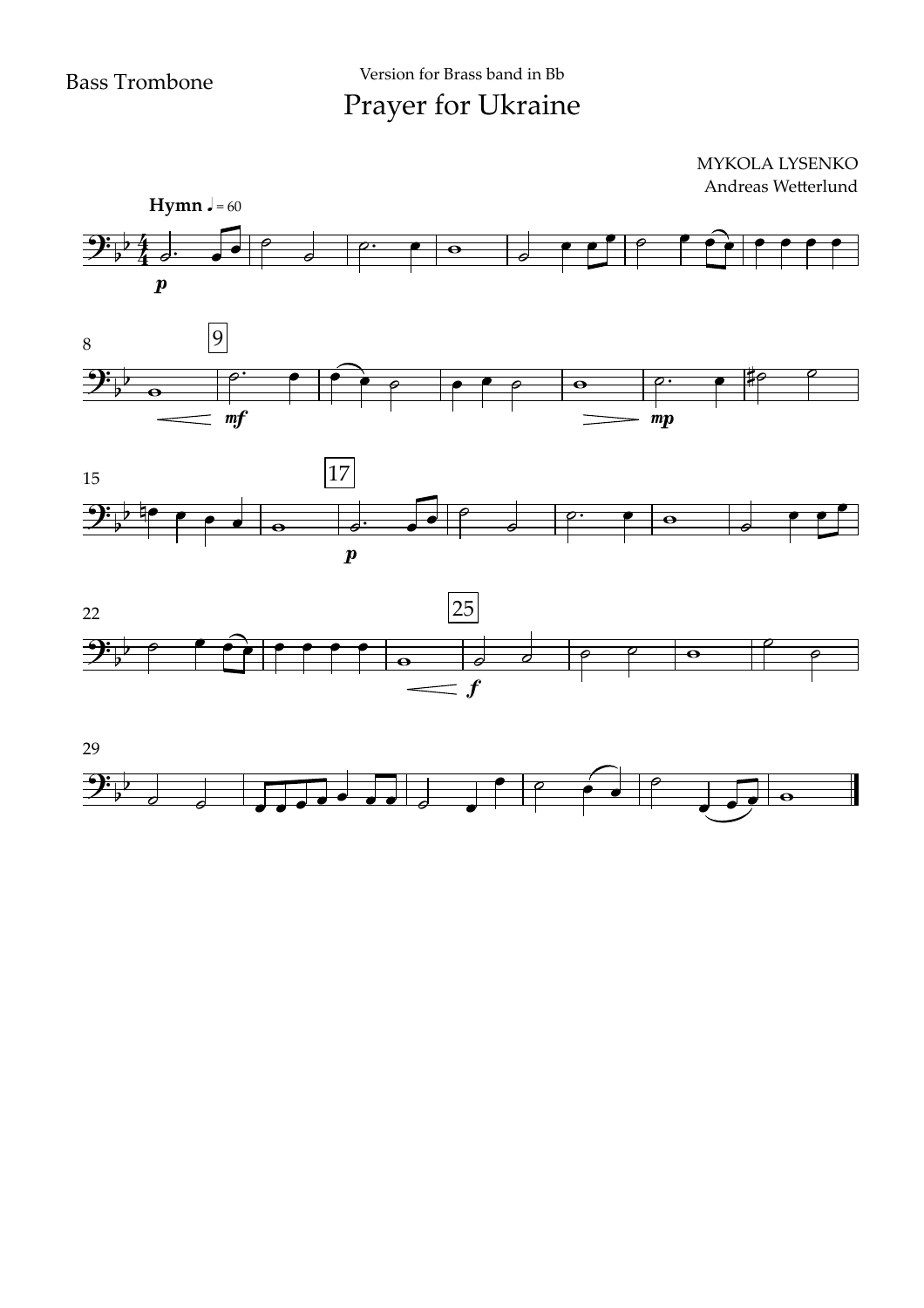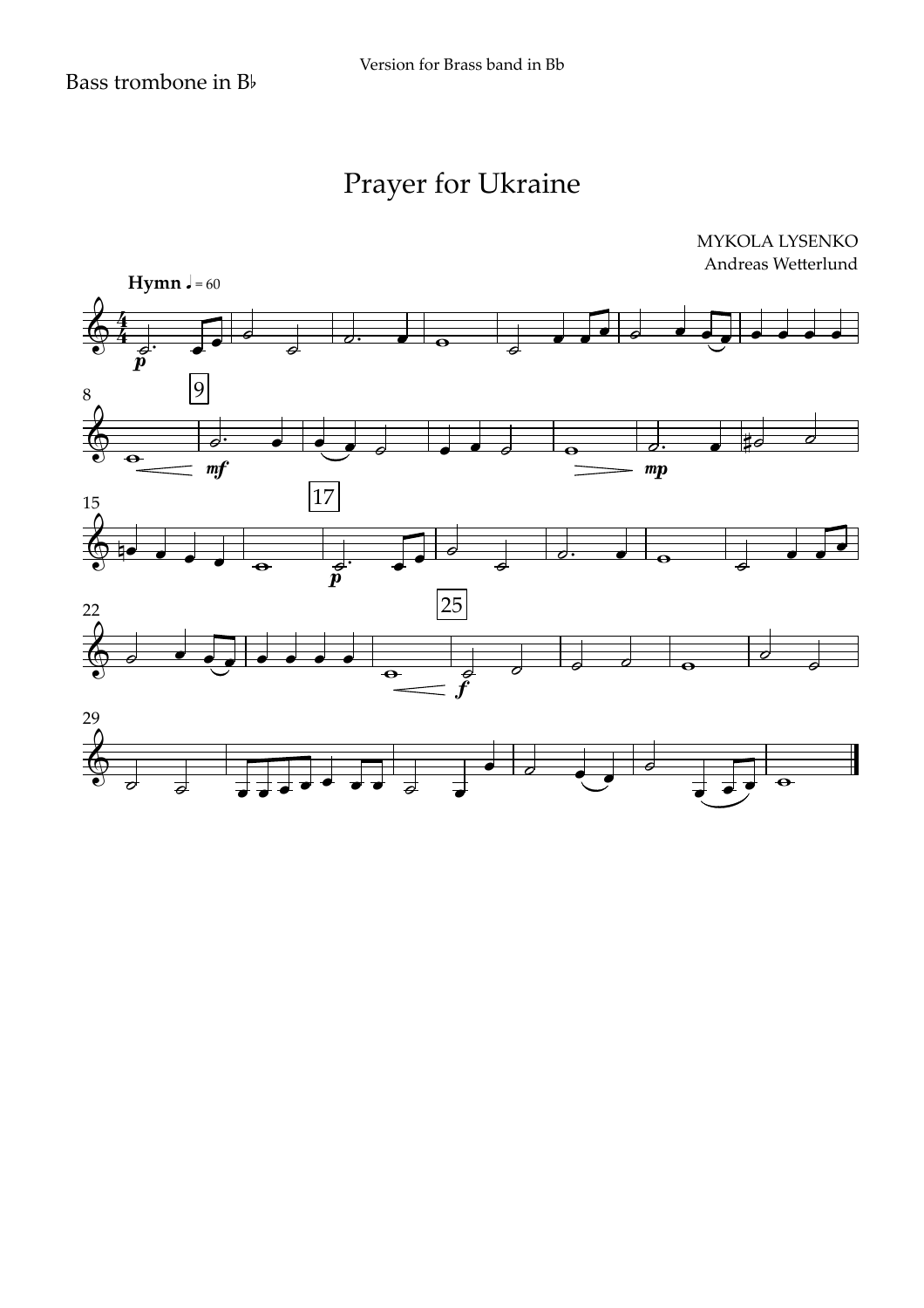









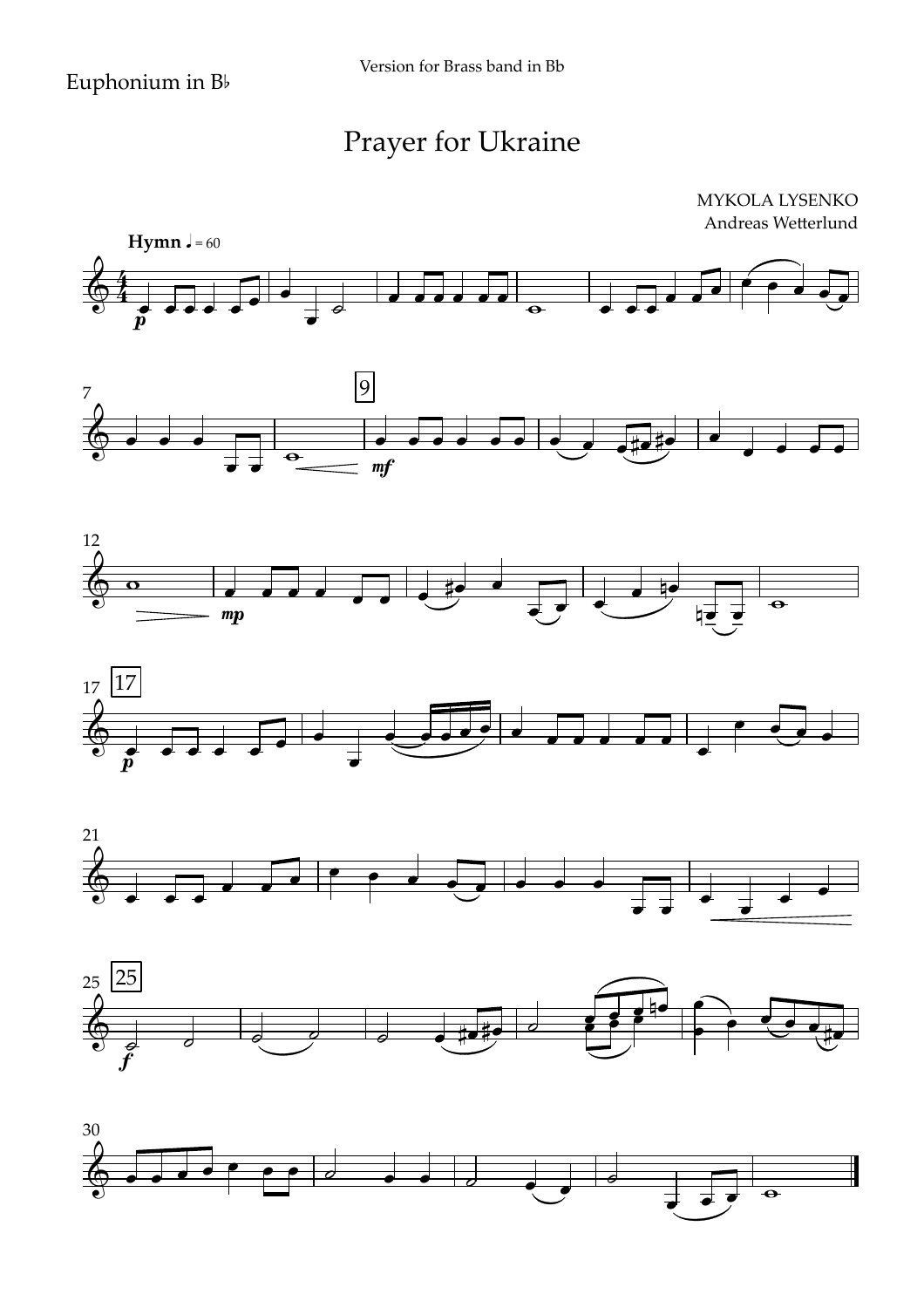









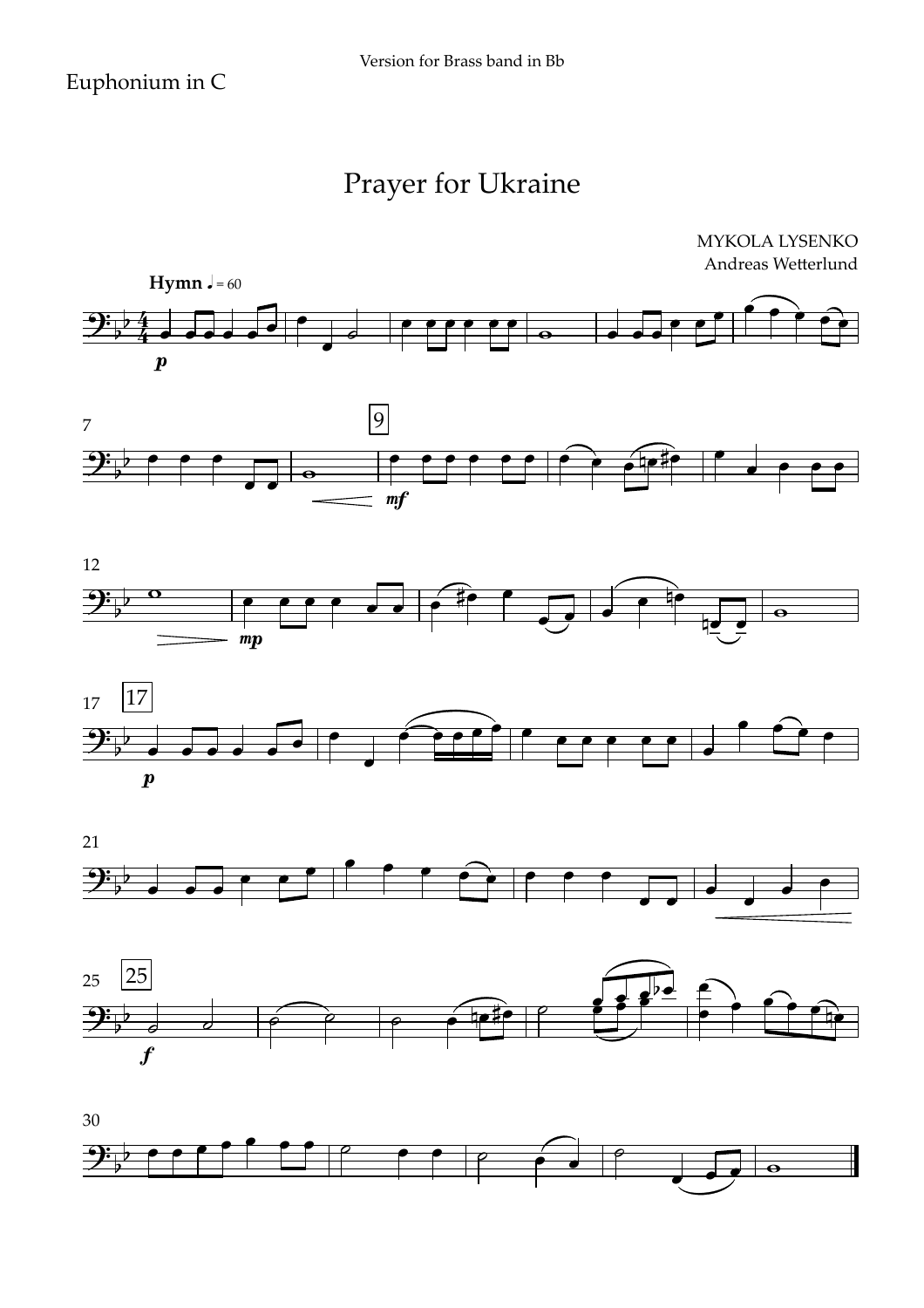









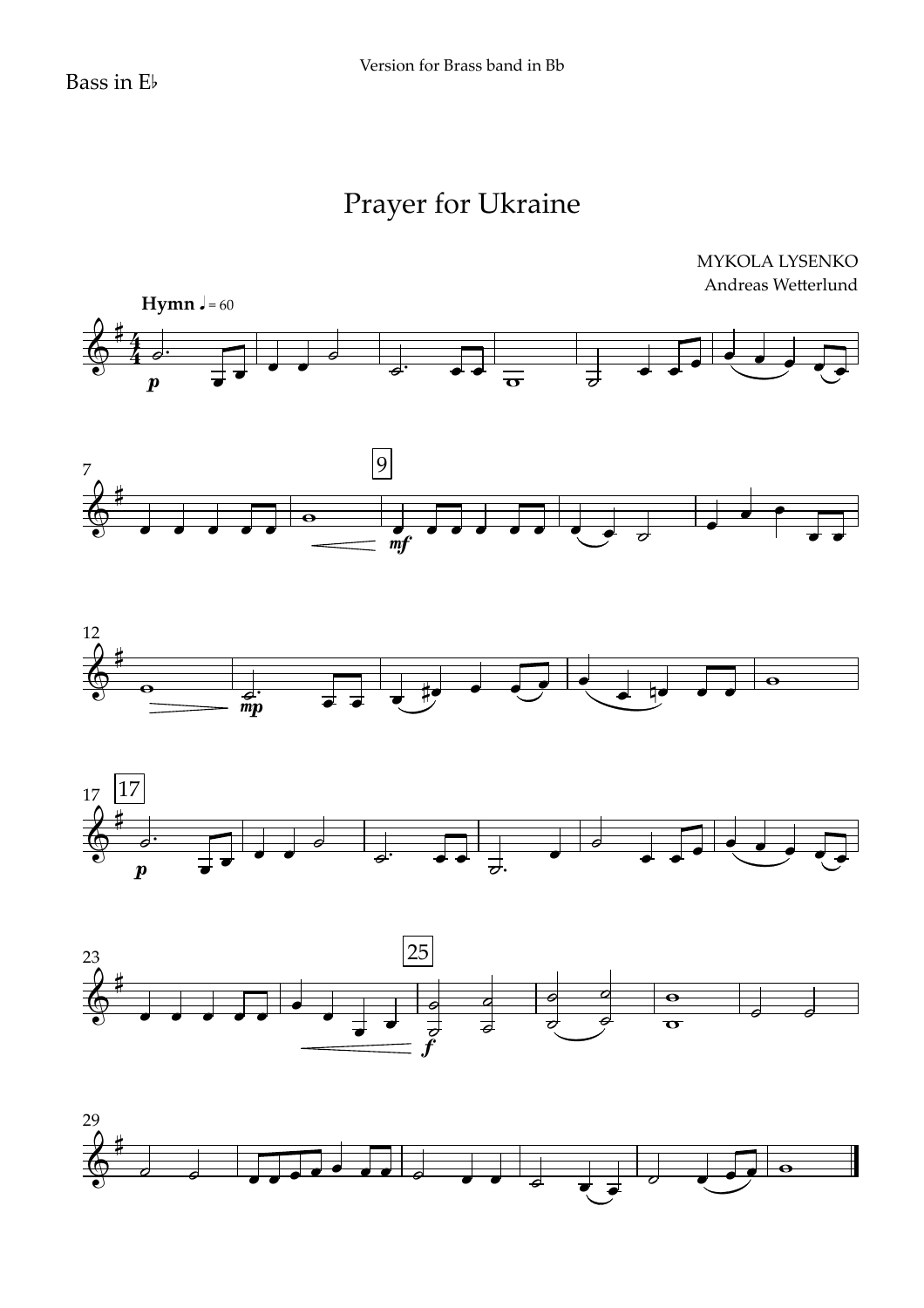









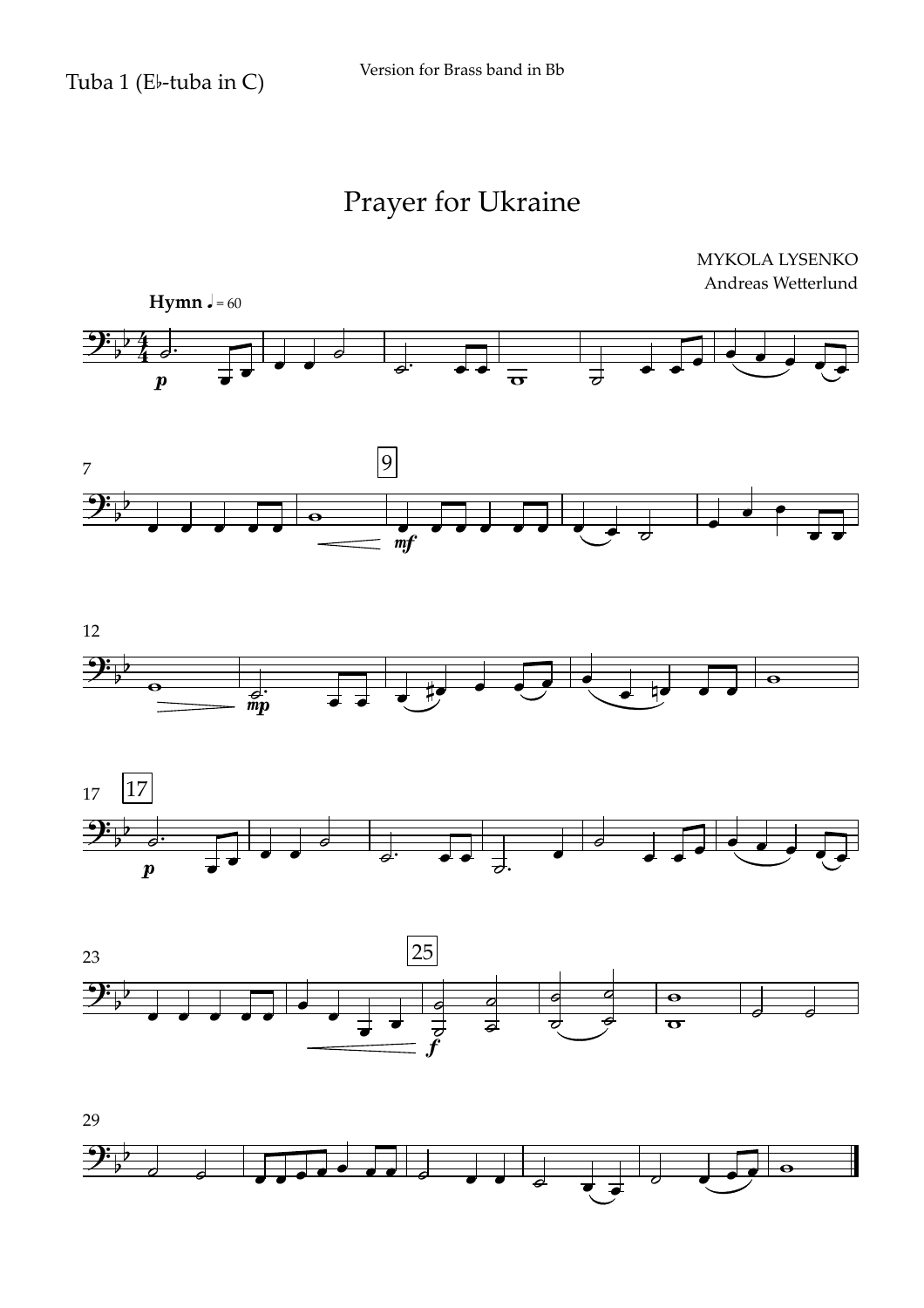MYKOLA LYSENKO Andreas Wetterlund











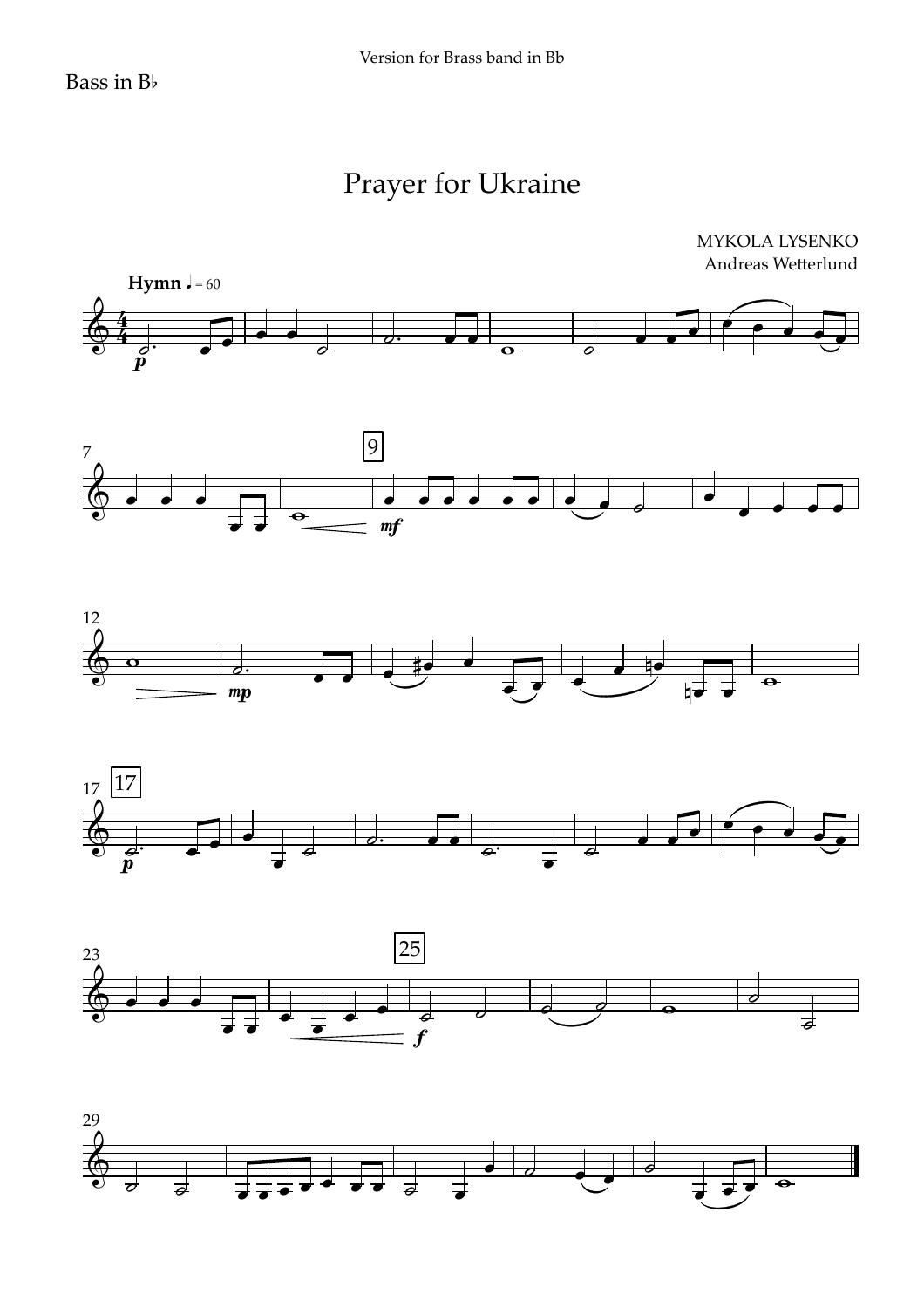









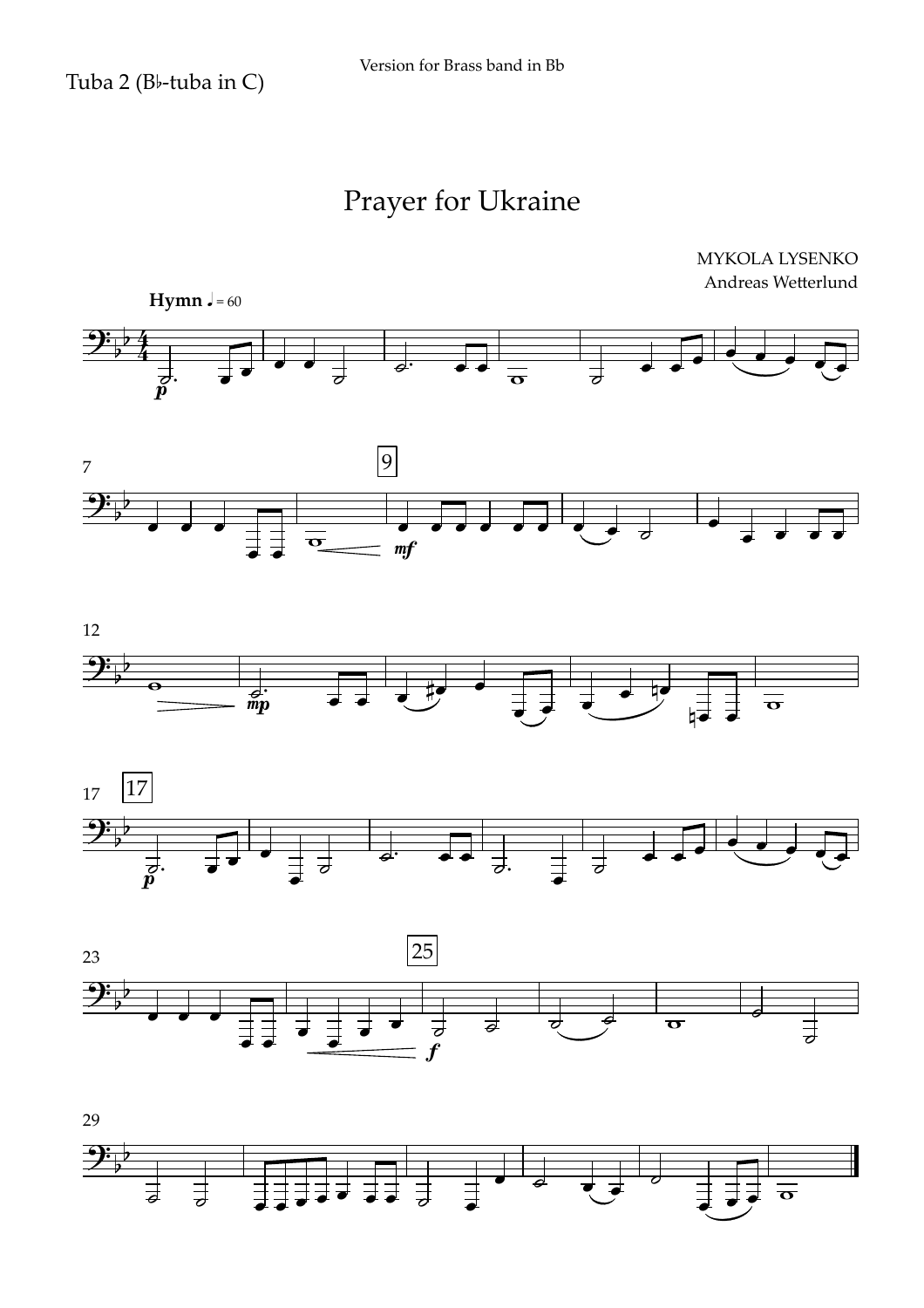#### Timpani Snare drum Cymbal Bass drum

Version for Brass band in Bb

Prayer for Ukraine





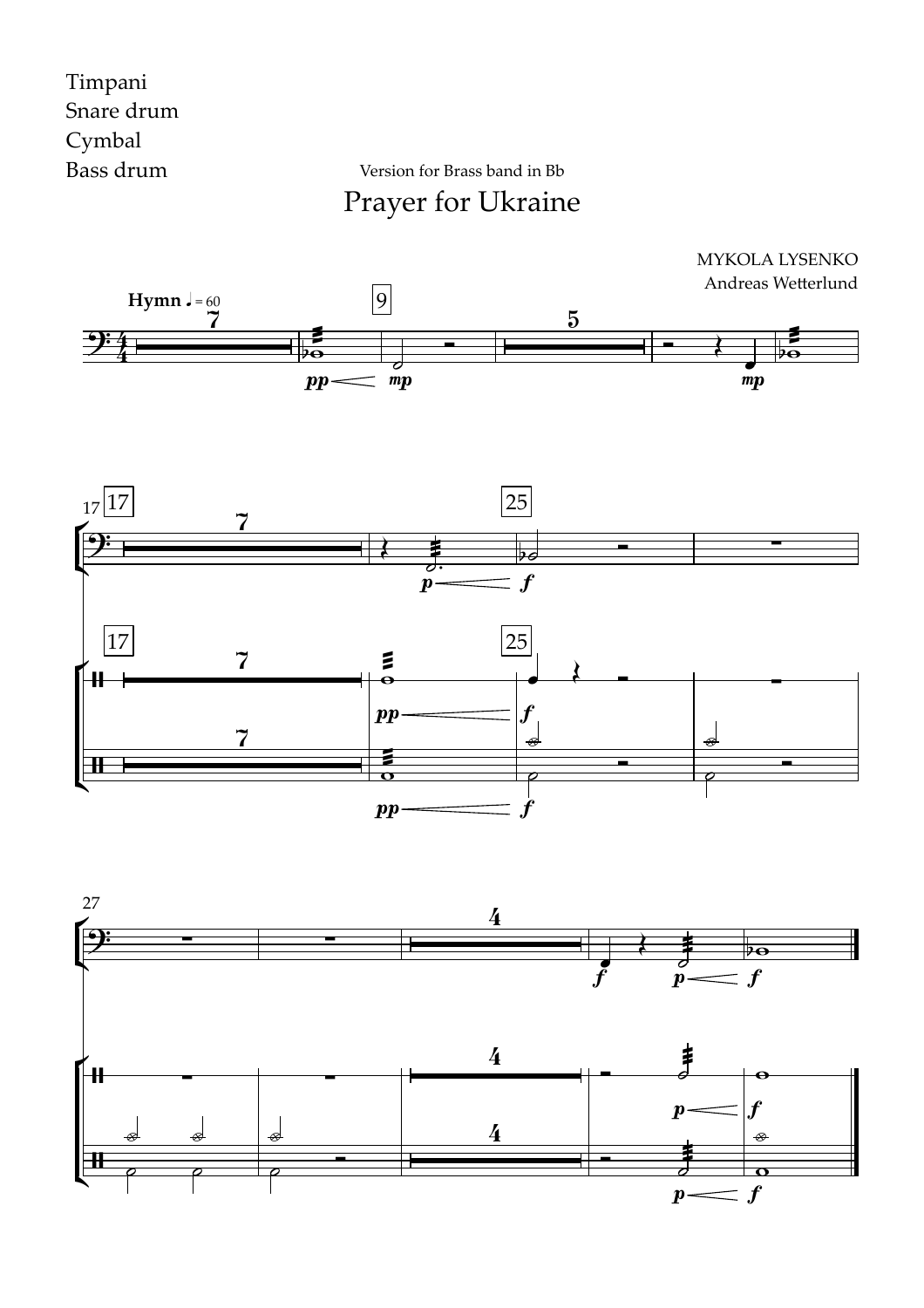Prayer for Ukraine Version for Brass band in Bb

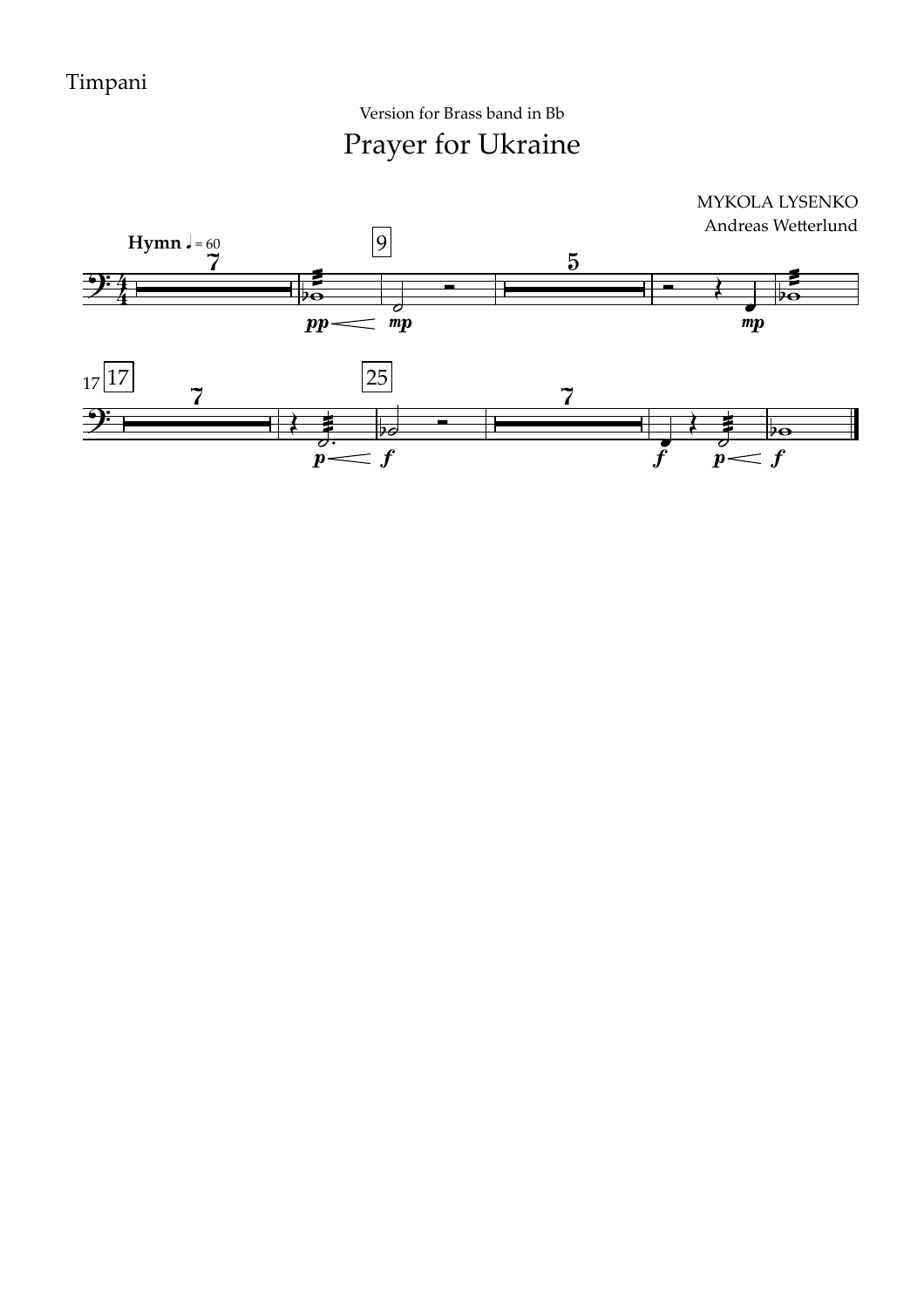Prayer for Ukraine Version for Brass band in Bb